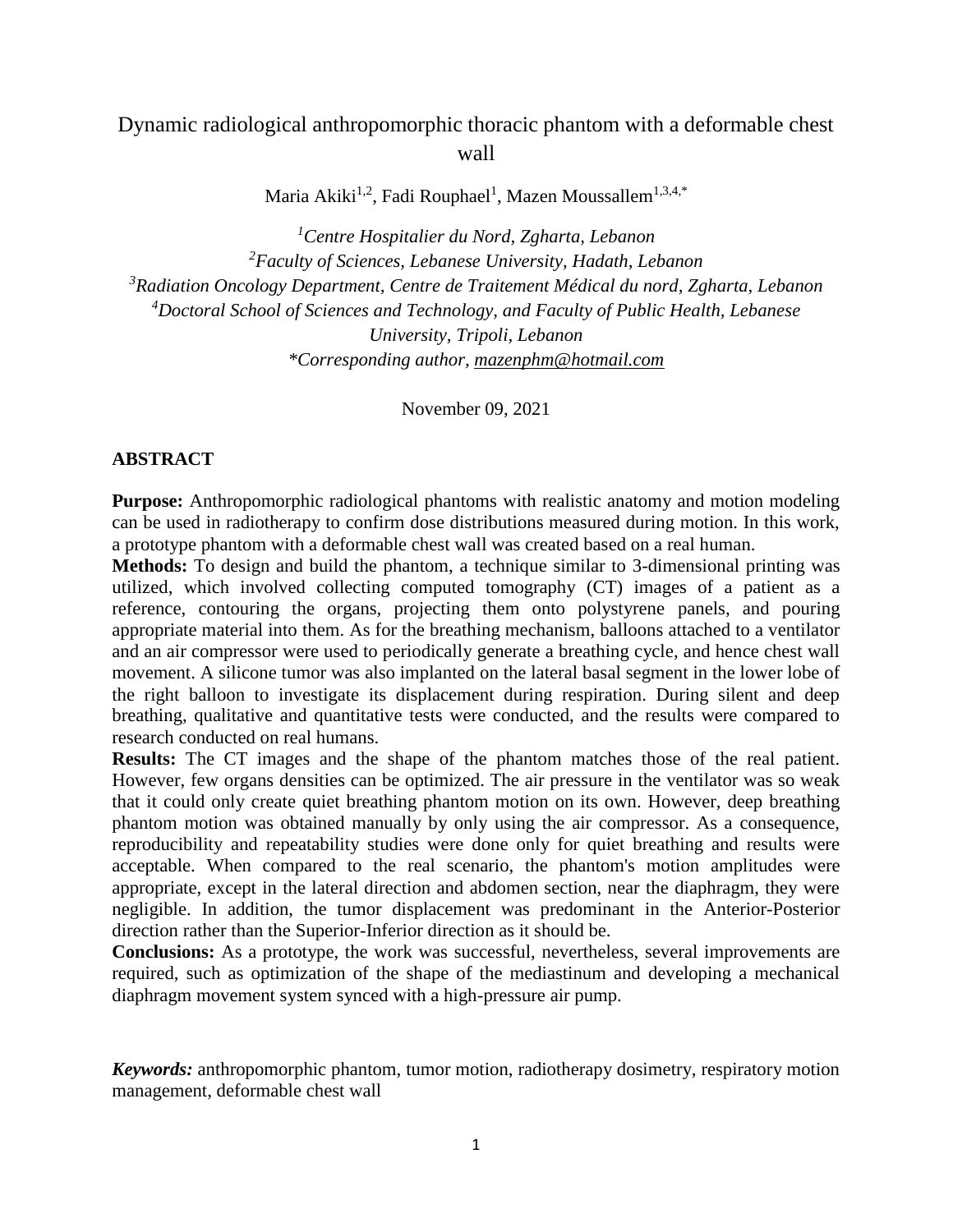## **INTRODUCTION**

Radiation therapy is the process of treating diseases, especially malignant tumors, by exposing the affected tissues to ionizing radiation. Prior to irradiation, the patient's absorbed dose distribution is estimated in order to maximize the dose delivered to the tumor while minimizing the dose received by nearby normal tissues [1]. This step is very important since tumor control and normal tissue impact responses for most disease sites are often steep functions of radiation dosage; that is, a little change in the dose supplied (5%) can result in a substantial change in the tissue's local response (20%) thus for optimal treatment, the radiation dose must be carefully planned and delivered [2].

 Using physical anthropomorphic phantoms, which are defined as inanimate surrogates for a human body or anatomic regions of interest with the intention of mimicking the internal and the external anatomy of the human body tissue for a specific procedure or experiment, is a method for monitoring the quality of radiation therapy treatments. It serves as a platform for measuring radiation distributions in human-like anatomy. These phantoms are commonly used to validate new therapeutic techniques and in investigations where anatomical features might also be important. The majority of these phantoms are created using reference anatomy [3]. However, the goal of delivering a planned dose to a target volume while minimizing it to normal tissue is restricted by the fact that the dose distribution from the treatment plan is based on a single condition of the patient anatomy, whereas the patient's anatomy and position sometimes shift between treatment fractions (interfraction motion) or during one fraction (intrafraction motion). One of the most important intrafraction motions is the respiratory movement that contributes mainly to thoracic and abdominal geometric uncertainty. As a result of these positioning inaccuracies induced by internal anatomy motion and deformation during respiration, a considerable difference between the dose prescribed and received by a target volume may be detected [4], resulting in up to a 5% inaccuracy in the localized dosage values [5]. Therefore, the intrinsic patient motion should be managed before or during the session to counteract the impacts of motion [6]. Besides, using the Monte Carlo approach to create software dynamic anthropomorphic phantoms, has its own set of challenges including the long computation time required to get statistically acceptable results. Further, setting up a specific simulation for each medical linear accelerator (LINAC) and dose determined by the Monte Carlo approach is an advanced challenge that requires particular knowledge and a lot of time [1]. On the other hand, numerous anthropomorphic phantoms have already been constructed, and most of them have either a moving diaphragm but a fixed chest wall with a skeletal structure as in respiratory motion-enabled Probe-IQ phantom [7], or without a skeletal structure as in Wilhelm phantom [6], or a fixed system with only tumor movement like the CIRS dynamic thorax phantom [8].

The aim of this study is to design, manufacture, and evaluate an anatomically accurate, dynamic, and deformable thorax that is, computed tomography (CT) compatible. Hence, an anthropomorphic phantom with realistic respiratory motion modelling, that can be utilized to study the influence of motion on tumor localization and displacements, and as a radiotherapy quality assurance method, to confirm that the given dose distributions on the phantom match the estimated does compute by the Treatment Planning System (TPS), taking into consideration physiological patient movements during treatment. The phantom body represents an average human thorax in shape, proportion, and composition. It also contains fully articulated ribs, and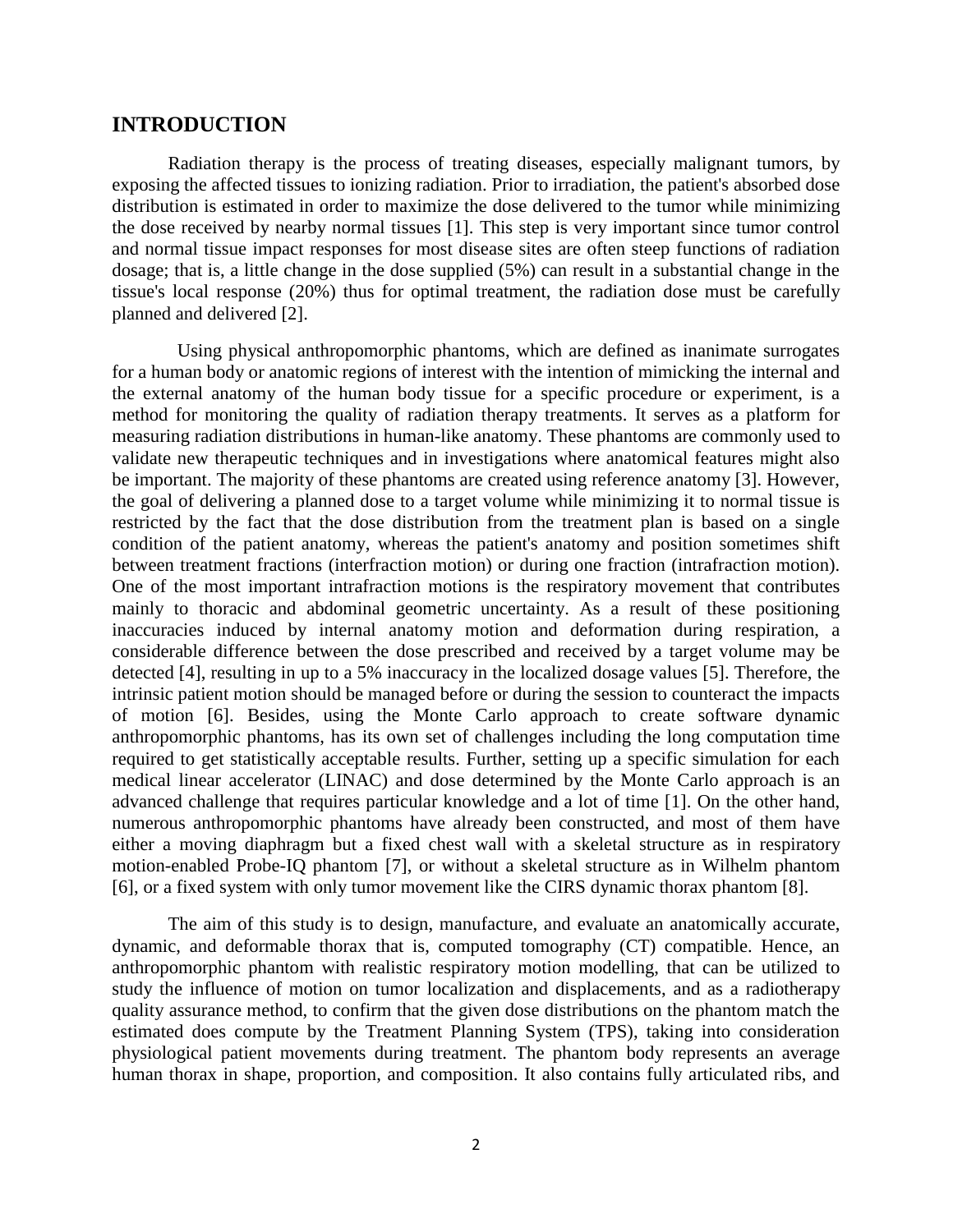more importantly, it stimulates the chest wall movement during the respiration cycle which no other created phantom has executed.

## **MATERIALS AND METHODS**

#### *Phantom characteristics*

The anthropomorphic breathing phantom presented in this paper was designed for experimental research on the impact of chest wall movement on dose distribution during radiation treatment. It is composed of inflated and malleable lungs, as well as a one-piece volume formed according to the anatomy of the mediastinum and diaphragm, all contained in a skeleton and surrounded by a tissue representing muscle, fat, skin, etc. Moreover, a tumor was implanted below the right lung. The lung's movement and thorax deformation were controlled by a ventilator. The phantom's whole structure is metal-free, allowing it to be used in CT scans without any artifacts. The construction of this phantom is divided into four parts: chest skeleton fabrication, intra-thoracic organs, and tumor development, breathing unit installation, and skin and extra-thoracic tissues fabrication and sculpture. In the sections that follow, each of these features will be discussed in greater detail.

### *Chest Skeleton*

To design a chest skeleton that is as realistic as possible, a new technique was developed that is comparable to 3-dimensional (3D) printing. As a prelude to executing this procedure, CT images of an average-sized patient from the archives were obtained and the bones were contoured in different colors using a radiotherapy commercial TPS: Prowess Panther<sup>TM</sup> version 5.2 (Prowess, Inc, CA, USA) software. This allowed identifying twelve pairs of ribs (orange and dark purple), cartilages (light blue), sternum (dark fuchsia), clavicle (dark blue), thoracic vertebrae (red), and scapulae (light fuchsia) as seen in figure 1-a.

After this phase was completed, the TPS system calculated the overall volume of the bone, which allowed us to determine how much material was needed to construct the skeleton. Since the linear attenuation coefficient  $(\mu)$  is proportional to the physical density of the absorbing material [9], a material with a density equivalent to that of the bone, was needed to be found. On average, a material with a density of 1.5-1.6  $g/cm<sup>3</sup>$  can be used according to D. R. White et al. study [10]. However, the material selected must also be strong, does not easily break, and is pourable. With these exact criteria, it was determined that the Tinopoxy S.F. Floor Coating Fine Type, Series 16800 + Hardener 70 from the Tinol Paints International Co. is an excellent fit to serve as a replacement for real bones, with a density of 1.602 kg /L [11].

To ensure that the work was as precise as possible, the CT scan images of every 0.5 cm slice were printed on A3 paper to acquire the true tissue dimensions using the Autodesk AutoCAD 2021 software. Then two extruded polystyrene panels were purchased, each measuring 5 cm thick, 1.25 m long, and 0.6 m wide. To match the printed images, each panel was sliced into 50 smaller panels measuring 0.5 cm thick, 41,6 cm long, and 50 cm wide (figure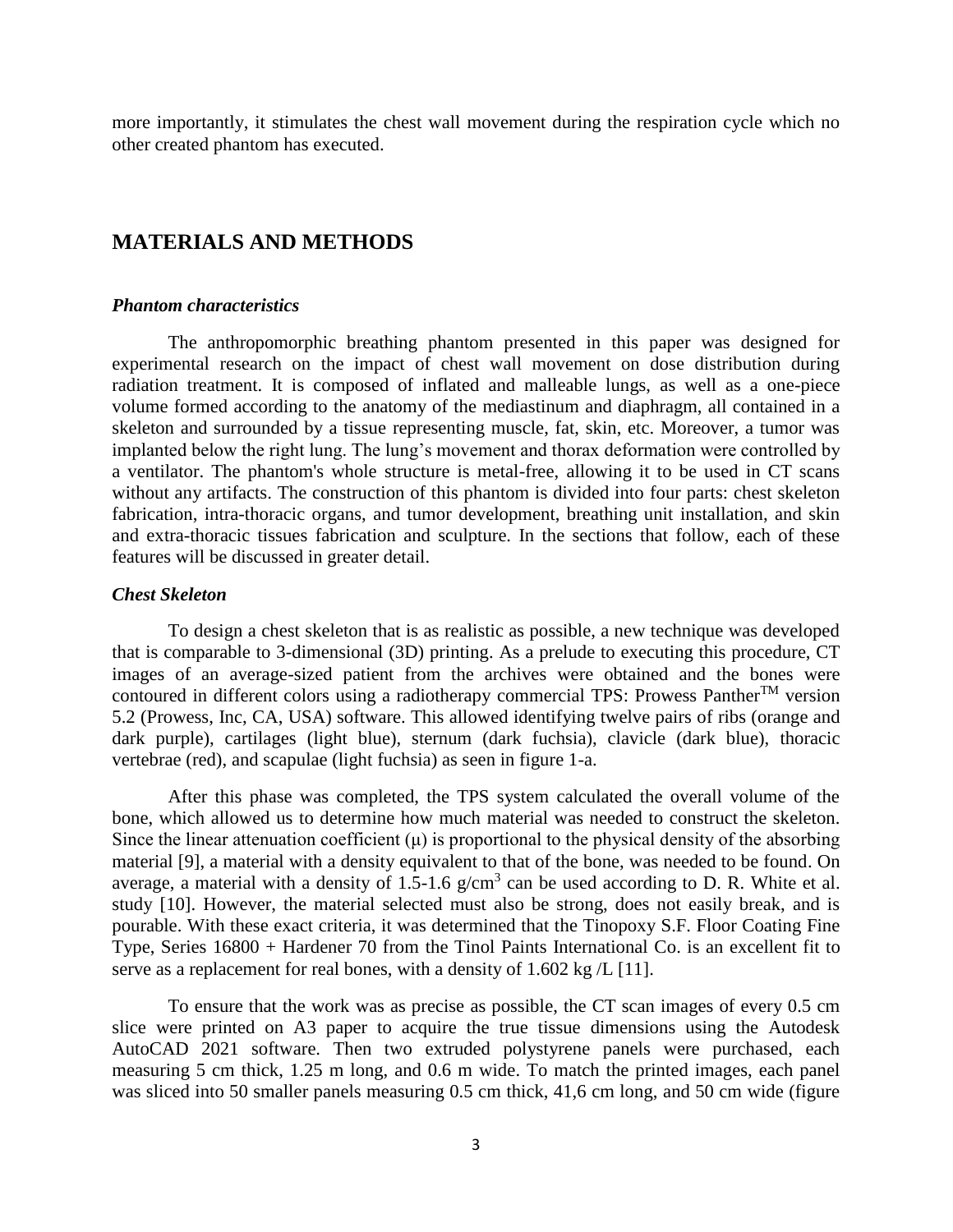1-b). Slicing was completed using a custom-built hot wire cutter. The cutter is a Nichrome metal alloy wire with a length of 60 cm and a resistance of 20 Ohms. When fed with a 12V DC battery source, the current that passes through the wire is 0.6 A. The high current passing through the resistive wire elevates its temperature to approximately 200 degrees Celsius resulting in extremely precise cutting.

To drew the printed CT scan images on the panels these steps were followed: *(1)* The printed images were numbered as well as the small panels, to guarantee that everything is ordered; *(2)* The first picture (image number 0) was centered in the middle of the first panel (panel number 0), and then three reference points were took using 3 pins: one in the center of the CT image's reference lines, one 10 cm to the left of the center point, and one 10 cm above the center point (figure 1-c); *(3)* In order to ensure that each panel has the same 3 reference points, the first remaining panels were set on the first panel, and the 3 pins were inserted; *(4)* After that all of the panels had the same reference, the pins were re-inserted in their proper locations and all the bones were projected in the image into the panel with a pencil (figure 1-d); *(5)* These markers was a big help to draw the bones on the panel in different colors to match the printed CT scan image (figure 1-e); *(6)* To achieve a continuous shape that accurately simulates the actual human body, a drawing on the back of all the panels was performed, except for panel number 0. After that, the projection of the bone structure was drawn on each of the panel's head and tail, a pin was used to create a common hole in each bone shape drawn on the panel (head and tail), and then a mini electric drill was utilized to soften the edges to get a form that matches the current panel number and the previous panel number and hence result in a continuous sculpture (figure 1-f).

Since many joints help the thorax expand during inspiration and reduce during expiration, some techniques were introduced to execute these joints. The articulation between the ribs and the thoracic vertebrae, the ribs cartilages and the sternum, the clavicle and the sternum, and the clavicle with the scapulae, were simulated by inserting a construction thread into a 1 cm x 3 cm rectangular portion of a bicycle inner tube (figure 1-g). For the intervertebral discs, a siliconefilled between two cut car inner tubes, shaped as the vertebrae spine were utilized (figure 1-h).

To prepare the filling process, a large polystyrene panel was selected as a base and a circle of a diameter of 1.5 cm was cut out in it, and a 1.5 cm-diameter silicone-filled hose was passed through it (figure 1-f). This serves as the spinal canal. The Neo5t silicone was chosen because it has a density of 1.01 g/ml, according to its datasheet [12], which is ideal for the spinal canal since it is filled with the cerebrospinal fluid of density equal to 1.00059 g/ml [13]. To begin with the filling process and avoid leaking and mistakes, screws were utilized to guarantee that every two corresponding panels are securely fastened. Then the Tinopoxy 16800 and the hardener 70 were mixed according to the material's technical sheet [11], with a volume ratio of hardener to a base component of 1:3.09  $\sim$  32 % (Tinopoxy volume x 0.32 = hardener volume).

The job was extremely precise and there was a lot to prepare before filling the bone holes. For example, since the work was done in a room with a temperature of over 23 degrees, and the pot life of the mixing liquids is about 15-20 minutes, according to the technical sheet, only 200 ml of Tinopoxy with 65 ml of hardener were mixed at time using a liquid measuring cup filling the panel holes one by one (figure 1-j), while not forgetting to insert the joints into the sculpture. After completing this process, the polyester panels were removed after a couple of days resulting in the bone structure (figure 1-k).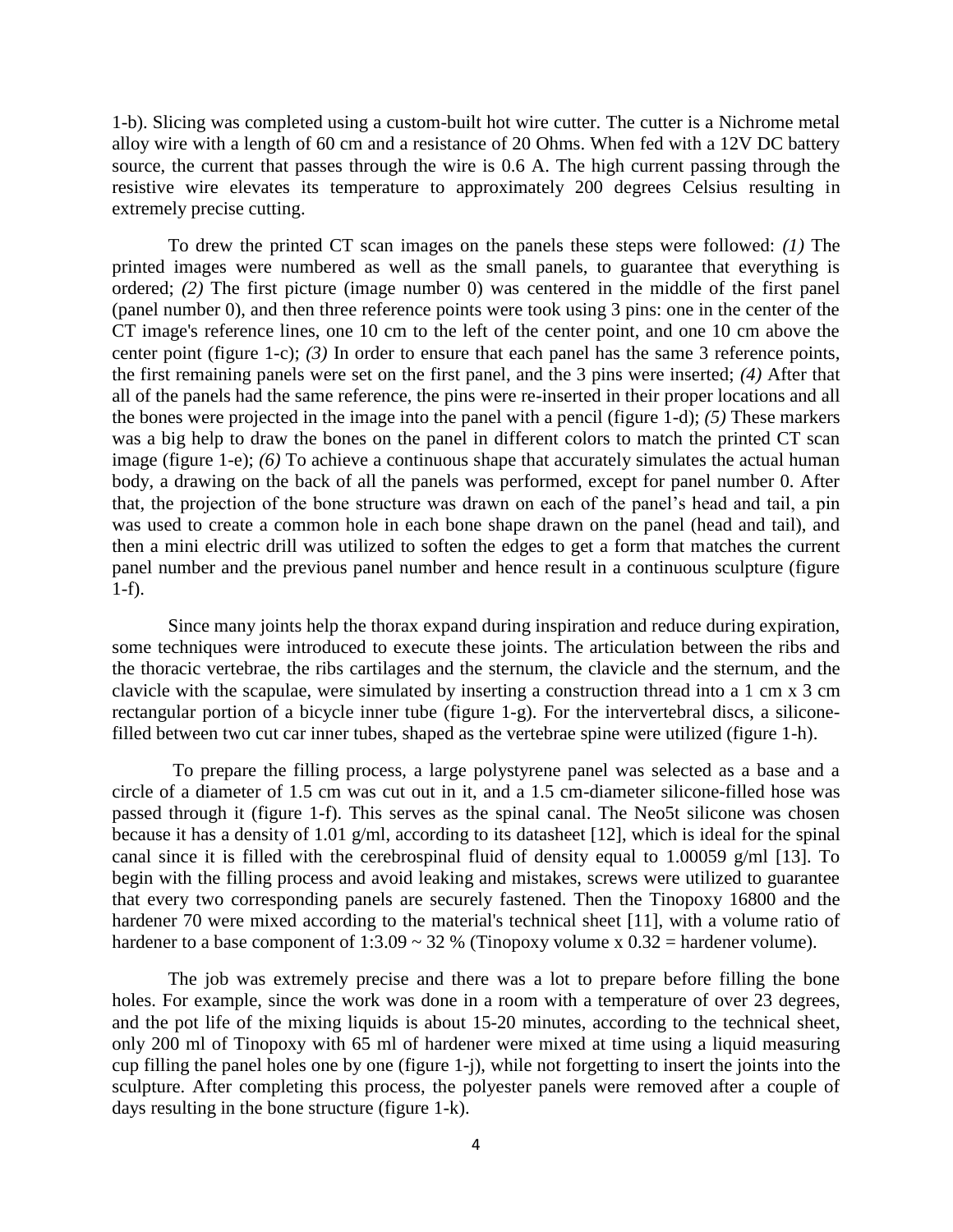

**Figure 1. (a) The resulting contouring in 3D. (b) The resulting cut panels. (c) The 3-reference points. (d) The pencil marks on the image. (e) The drawing on the panel. (f) Electric drill tool. (g) The joint for the articulations. (h) Car inner tube-shaped as the intervertebral discs. (i) The base of the chest skeleton with the hose. (j) The filling process. (k) Final skeleton structure. (l) Silirub placed in the shaped panels. (m) The final 3D shape of the organs. (n) Tumor. (o) The balloon used along with the ventilator. (p) Organs, and balloons in the bone structure. (q) Tumor, hose location in the phantom implanted. (r) Panels embracing the skeletal structure for skin preparation.**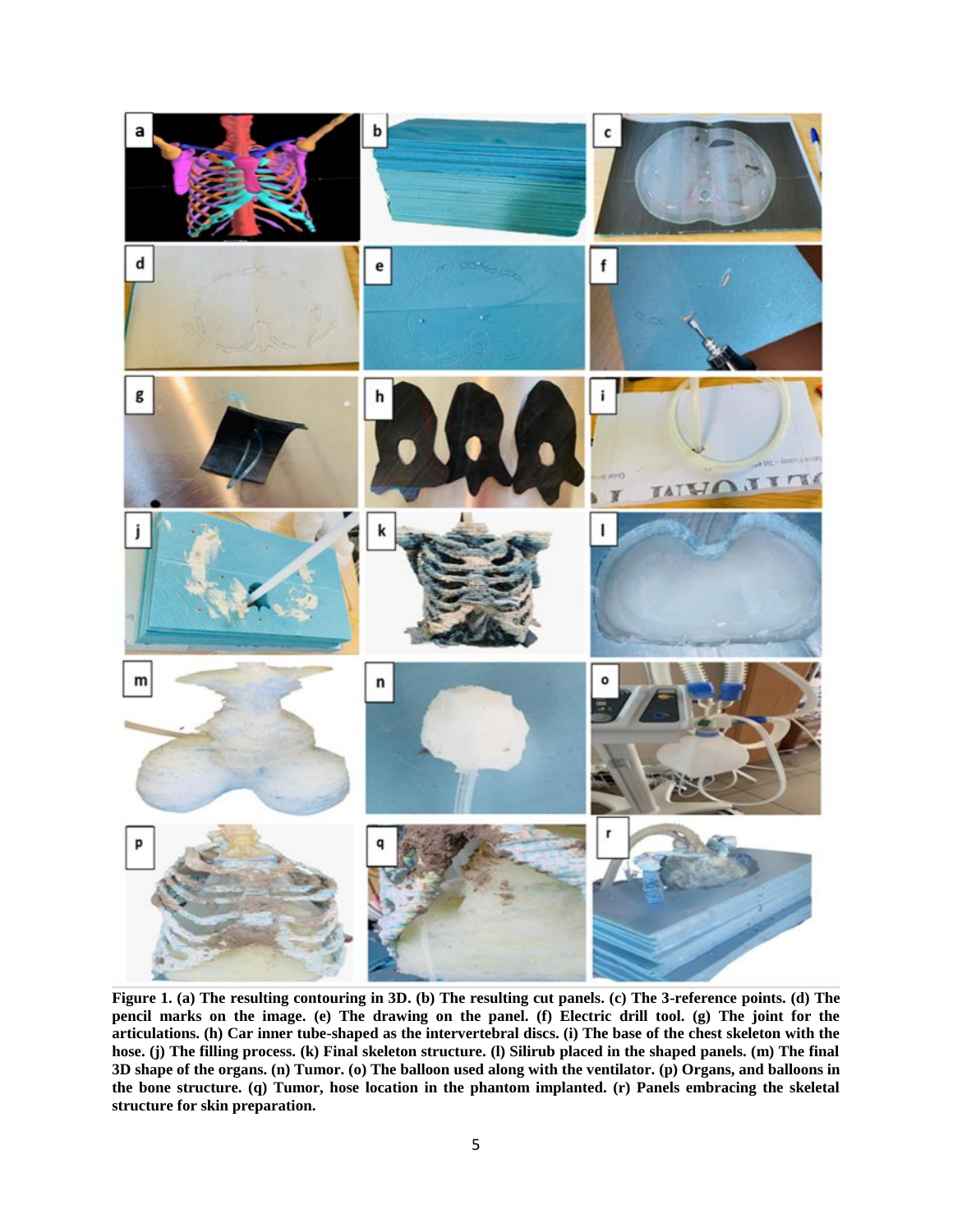Before moving on to the next stage, a test on the joint's articulation was done to make sure that they are working properly. Trying to articulate the newly completed structure, the amplitude of movement was fairly small. As a result, a process of decreasing the bone volumes at the joint positions was commenced by filling the gaps with silicone. After applying this to all the joints, the structure was finally articulated as it should.

#### *Intra-thoracic organs and tumor*

#### *Organs*

To obtain the right morphology, all the organs including the heart, liver, and diaphragm were projected as a single 3D shape, onto the 2D panels using the same approach explained earlier but now by contouring only the organs on 1 cm x 41 cm x 30 cm polystyrene panels.

In terms of material choosing, Silirub Neo5t silicone was selected, which has a density of 1.010  $g/cm<sup>3</sup>$ , a density that is comparable to that of the heart and liver. Then it was periodically filled into the panels following the same methodology we used to fill the bone holes (figure 1-l). As for the trachea, a y-shape hose was inserted to simulate it. The final shape of the organs is shown in figure 1-m.

## *Tumor*

The tumor was fabricated from Silastomer P25 (a two-component silicone rubber) mixed with CACO<sub>3</sub> to increase its density according to a study made by A. R Mohammad et al. [14]. This mixture helped to differentiate the tumor from the surrounding organs.

To prepare this mixture, the material-technical sheet was followed, which showed that the mixing ratio is 1:1 by volume [15]. Hence, 30 ml of component A, 30 ml of component B, and 10 g of CACO<sup>3</sup> were blended. The density of the resulting combination would be at least 1.2 g/ml. The mixture was poured into a 30 mm diameter ping pong ball, with a small hose to provide an option to introduce a dosimetry detector for reading dose distributions in the future, and after one day, when the mixture has completely cured, the ball was cut to obtain a sphereshaped tumor. To make the shape more realistic a small portion of the sphere was removed to get the form present in figure 1-n.

#### *Breathing unit*

Since the balloon and a human lung have similar features - such as being elastic, having gas-tight structures, and because its volume changes as its internal pressure changes - ventilator balloons were used to act as a replacement for real lungs and achieve the required respiratory motion. In the present study, the AEONMED Shangrila 510 s ventilator was utilized that uses the intermittent positive pressure ventilation (IPPV) operating principle (figure 1-o).

A ventilator system was made up of two pressure zones that were connected via an airway. The pressure on the device side (tube) was referred to as the airway opening pressure  $(P_{\text{ao}})$ , whereas the pressure on the lung (balloon in our work) side is referred to as the alveolar pressure (Palv). The four major components of this system are: *(1)* a high-pressure gas source, *(2)* an inspiratory valve, *(3)* an expiratory valve, and *(4)* a silicone balloon. During inspiration, the inspiratory valve opens, and the expiratory valve closes and P<sub>ao</sub> surpasses P<sub>alv</sub> in value. The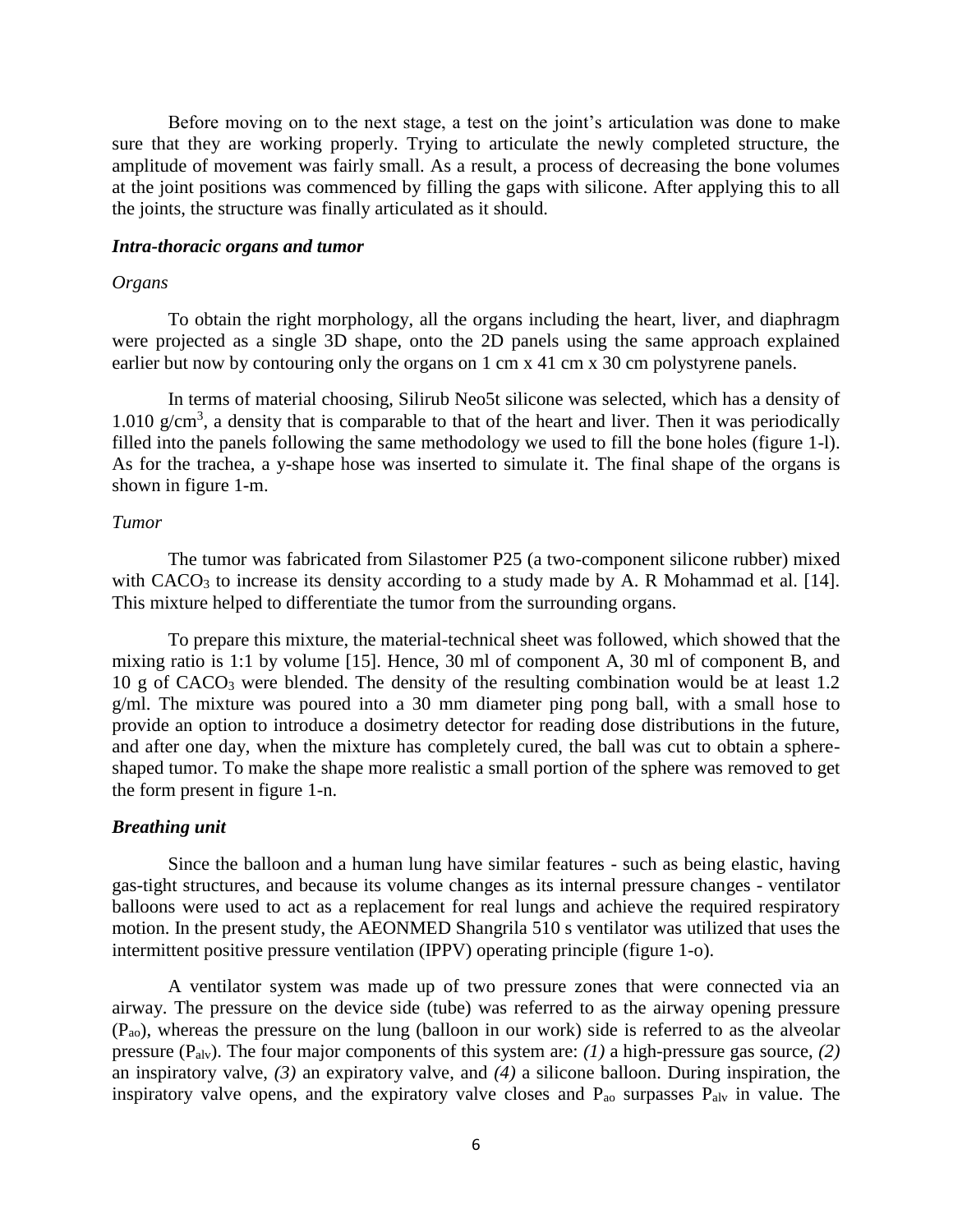resulting pressure gradient forces the gas into the lungs, increasing lung volume (the balloon volume in our case). Then during expiration, the inspiratory valve closes, and the expiratory valve opens.  $P_{ao}$  is now less than  $P_{alv}$ . The opposite pressure gradient forces gas out of the balloons, reducing balloon volume according to Boyle's law [16]. Next, several inputs were selected in order for the ventilator to work.

"Adult" was entered as the patient type, "A/C-V" as the ventilation mode, the tidal volume  $(V_t)$  was set to 500 ml, "Bpm" to 12 which is in the range of the normal respiratory rate for a resting adult [17], and the I:E ratio to 1:2, which means that the expiratory phase was chosen to be longer than the inspiratory phase in order to simulate normal physiologic breathing more accurately [18].

#### *Skin and extra-thoracic tissues*

12 small panels were cut using the same method described earlier, each measuring 3 cm thick, 60 cm long, and 30 cm wide. The method used for drawing the bones and organs on the panels was repeated, but this time for the skin contouring. Then the skin structure was pierced out was using soldering iron and then softened the edges with a mini electric drill. Silirub Neo5t was chosen, which is the same material used to form the organs because its density  $(1.01 \text{ g/cm}^3)$ is appropriate for this task and, more importantly, it is more flexible than any other silicone in the market, with a shore A of  $16 \pm 5$  according to its technical sheet [12]. This will help us achieve the correct respiratory movement.

The organs, the balloons (figure 1-p), and the tumor (fixed below the right lung as seen in figure 1-q) were implanted in the skeletal structure. The balloons were attached to the ventilator by a second y-shape hose. This hose was located at the skeleton in the place of the mediastinum, for this reason, a part of the mediastinum was cut in order to facilitate organs insertion in the skeleton. After that, the balloons were fairly inflated to be able to attach the exterior surface of the balloon to the interior surface of the ribs, preventing a total loss of volume and preserving the amount of air known as residual volume (RV), much like in a real-life situation. The work resumed after one day to make sure that the silicone was fully cured before proceeding to the next stage. The last stage included embracing the chest skeleton and everything inside it with the panels which were cut out for the skin and then filling everything with silicone (figure 1-r). After a couple of days of curing, the final form of the phantom was obtained (figure 2).

## *Phantom imaging*

The phantom was imaged in a supine position (figure 2) utilizing a radiotherapy breast protocol in a GE Optima CT scan machine with a slice thickness of 2.5 mm. To mark 3 points, and analyze the movement of the dynamic phantom, specialized fiducial markers were attached to the phantom's surface to act as reference points in our image. Two acquisitions were done, the first was in the expiration situation when no air compressor was attached to the phantom, and the second was in deep inspiration when the balloons were filled by using an air compressor. Then the two CT series were fused by using the TPS mentioned above.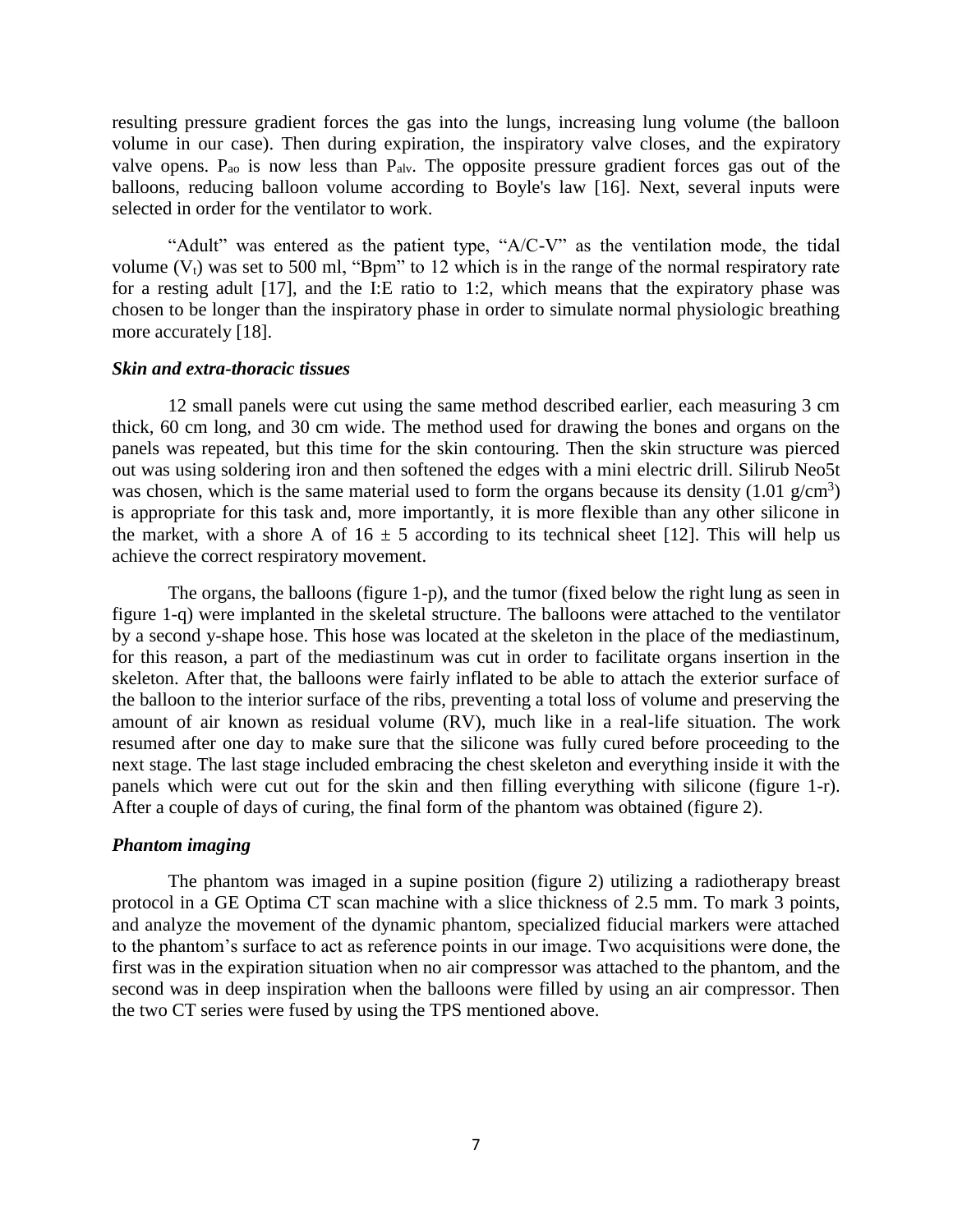

**Figure 2. Completed phantom during CT imaging.**

### *Phantom evaluation*

H. Kaneko et al. [19] used a 3D motion system (Vicon MX, Oxford Metrics, Oxford, UK) to measure the breathing movements in the supine and seated postures during quiet and deep breathing to 50 healthy males and 50 healthy females. This system was made up of eight infrared cameras that monitor the movement trajectories of 13 passive markers fixed to the thorax, chest wall, and abdominal wall. Specifically, "along the vertical line through the medial one-third of the clavicle (CL), the 3rd rib (R3), the 8th rib (R8), approximately 3 cm below the costal margin on the lateral abdomen (LAB), along the midaxillary line on the 10th rib (R10) bilaterally, and along the vertical line through the umbilicus (the sternal angle [SA]), the xiphoid process [XP], the midpoint between the xiphoid process and umbilicus [abdomen - ABD])". In their paper, the locations of the 2 points on the lateral abdomen were not clearly explained, however, we deduced that they were the intersection of the vertical line of the point between the umbilicus and the xiphoid with the midaxillary line on the 10th rib. In order to compare the present phantom movement to that of real humans, these 13 points location of H. Kaneko et al. study was marked on the phantom CT images (figure 3-a) than they were projected on the phantom.

For repeatability and reproducibility study during quiet breathing, the phantom lungs were periodically inflated and deflated using a ventilator that was connected to the air compressor. Measurements were performed on each of these thirteen points using a highprecision laser meter from DEWALT. To make sure that the laser detects a constantly flat surface, a circular lapel pin was placed on every point. The whole setup is shown in figure 3-b. This meter gave us the minimum and maximum distance from a fixed rigid reference point where it is placed, and hence, it was able to determine the displacement of each of the markers at each breathing cycle. A one-minute video was taped recording the minimum and maximum readings fourteen times for each marker; seven videos for repeatability analysis and seven for reproducibility analysis, where each video contained 12 breathing cycles. The videos for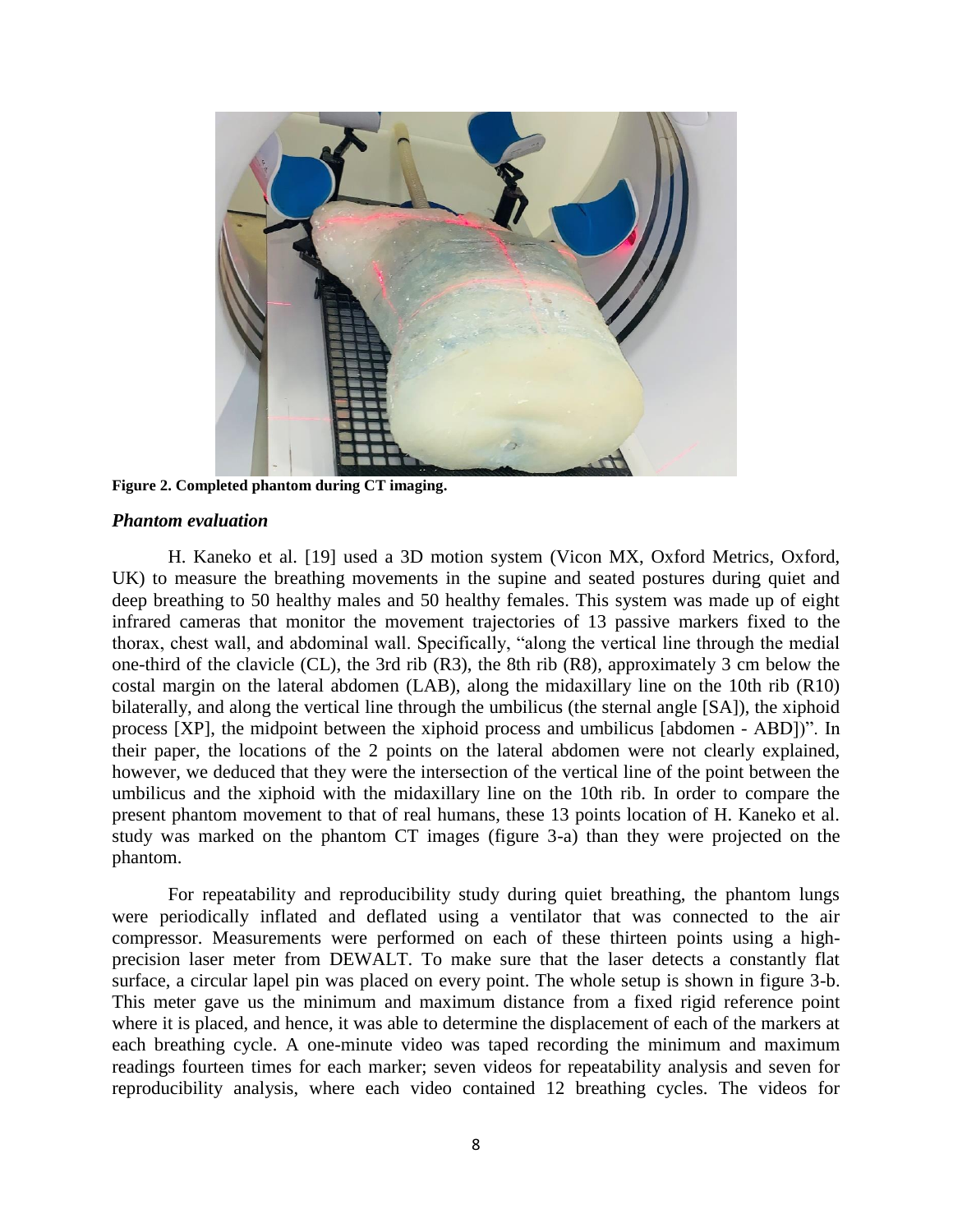repeatability analysis were taken one after the other with no change in the ventilator or phantom conditions. The reproducibility videos, however, were shot at different times, after restarting the ventilator for example and after changing the position of the phantom while keeping the laser pointed at the same marker. Furthermore, the displacement of these 13 points as well as the tumor, was detected between two CT series, one during expiration and the other during deep inspiration, and then compared to that of real human.



**Figure 3. (a) The thirteen points marked on the TPS. (b) The whole Set-Up.**

## **RESULTS AND DISCUSSION**

## *Qualitative analysis*

Three images (sagittal, coronal, and axial view) were retrieved for each, the patient, and the phantom from the TPS, and were compared to one another. Figures 4-a and 4-b illustrate this. Based on these photos, it can be inferred that the phantom matches the anatomy of the patient. However, the structure of the phantom body contains air bubbles that may be improved utilizing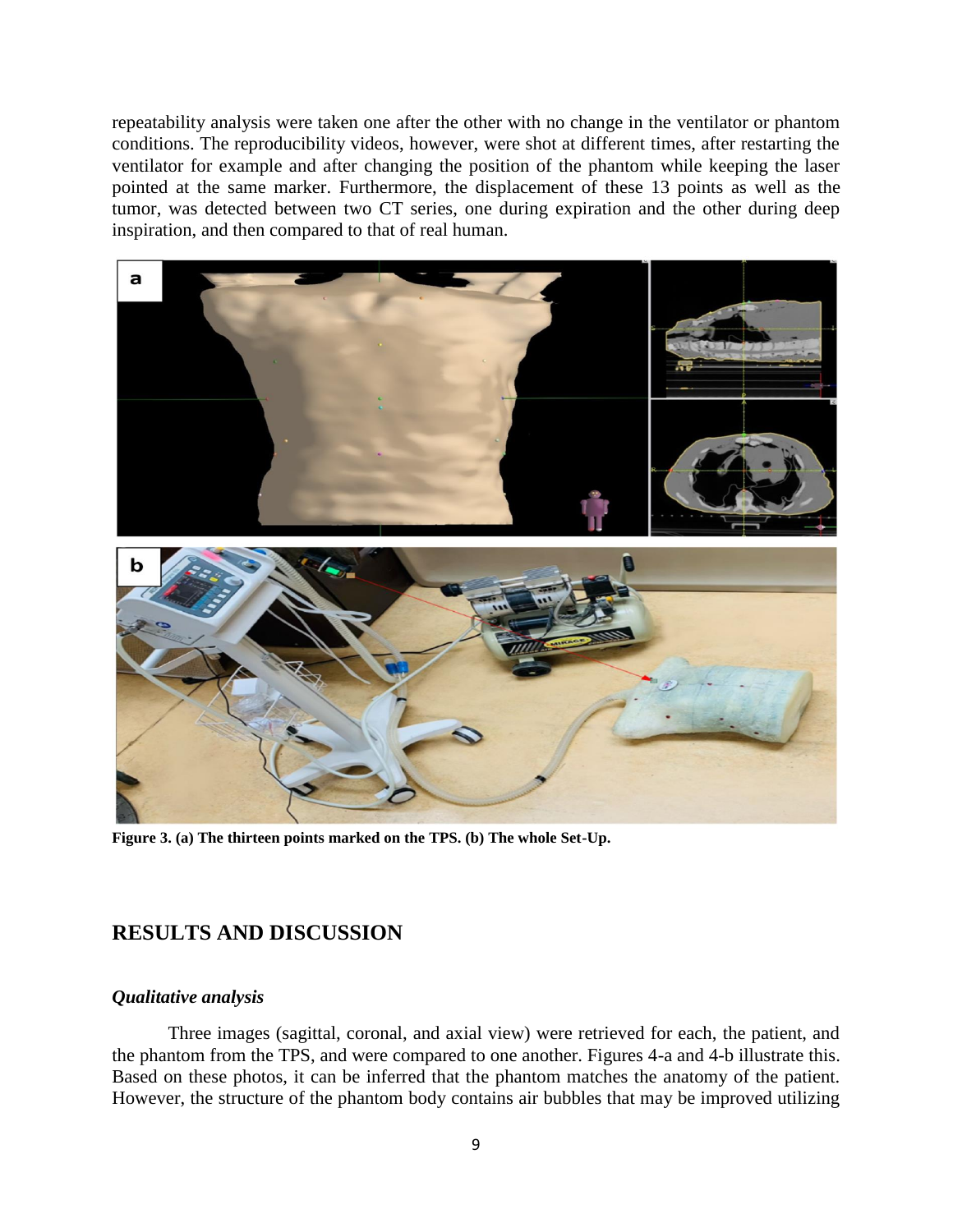silicone rubber (pourable liquid) instead of the Silirub Neo5t of high viscosity. Furthermore, there was a significant reduction in mediastinum size since it was cut to facilitate organ insertion into the skeleton. This issue should be considered in future work. Furthermore, the ventilator's air pressure was so low that it could only produce quiet breathing phantom motion. Deep breathing phantom motion, on the other hand, was achieved manually by only using the air compressor. As a result, reproducibility and repeatability studies were done only during quiet breathing. Thus, the usage of a high-pressure air pump ventilator must be required in future work in order to provide automated deep breathing phantom motion.



**Figure 4. (a) The real patient in sagittal view (left), axial view (upper right), coronal view (lower right). (b) The phantom sagittal view (left), axial view (upper right), coronal view (lower right).**

## *Densities analysis*

The average densities result on the TPS for the phantom and the patient are shown in figure 5. This comparison shows that replacing the Tinopoxy + hardener (1.6 g/cm<sup>3</sup>) with another pourable material with a density ranging from 1.048 to 1.073 g/cm<sup>3</sup>, only for the cartilage part of the skeletal system, could improve our work.

To improve the density of the lungs, a foam rubber substance (also known as a sponge) might be placed inside the balloons, which has a low density due to the large number of air gaps, to over  $0.085 \text{ g/cm}^3$ .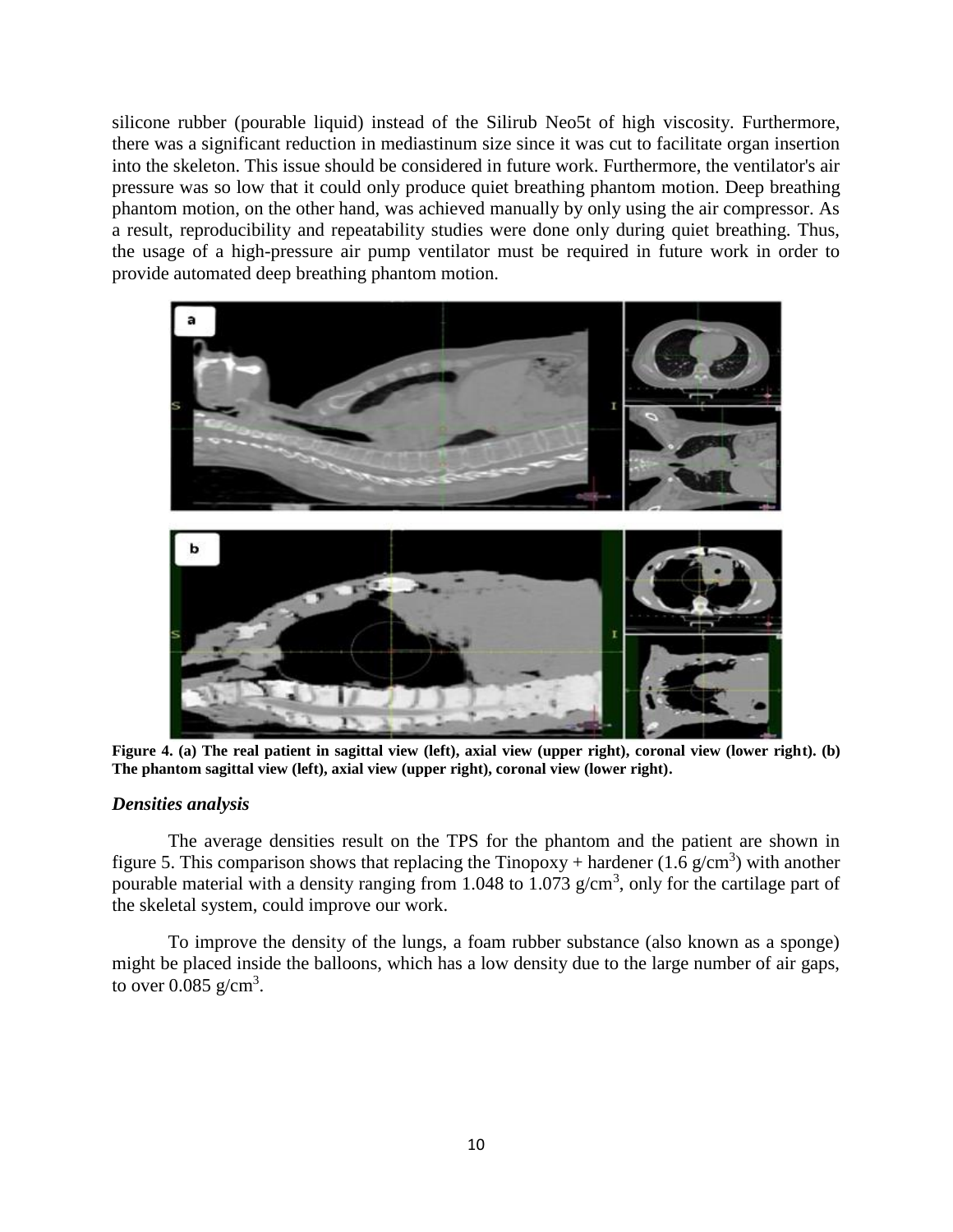

**Figure 5. Phantom vs. patient average densities.**

### *Movement analysis*

#### *Quiet breathing amplitude analysis*

To ensure that the phantom's movement during passive breathing is correct, our amplitude results were compared to those of H. Kaneko et al. study [19] explained in the materials and methods section. After tabulating the repeatability results, it was revealed that every seven videos for each point have the same minimum and maximum based on a measuring accuracy of 1 mm, implying that the displacement is the same repeatedly. Therefore, the phantom is reliable and can consistently produce trustworthy outcomes. As for the reproducibility, even after the minimum and maximum measurements differed when the phantom position was changed, the difference between them, or the phantom displacement, in other words, stayed the same in each of the videos and for all the markers. The displacements were placed in figure 6 and compared to the displacements generated by H. Kaneko et al. study [19].



**Figure 6. Displacement comparison in mm for quiet breathing.**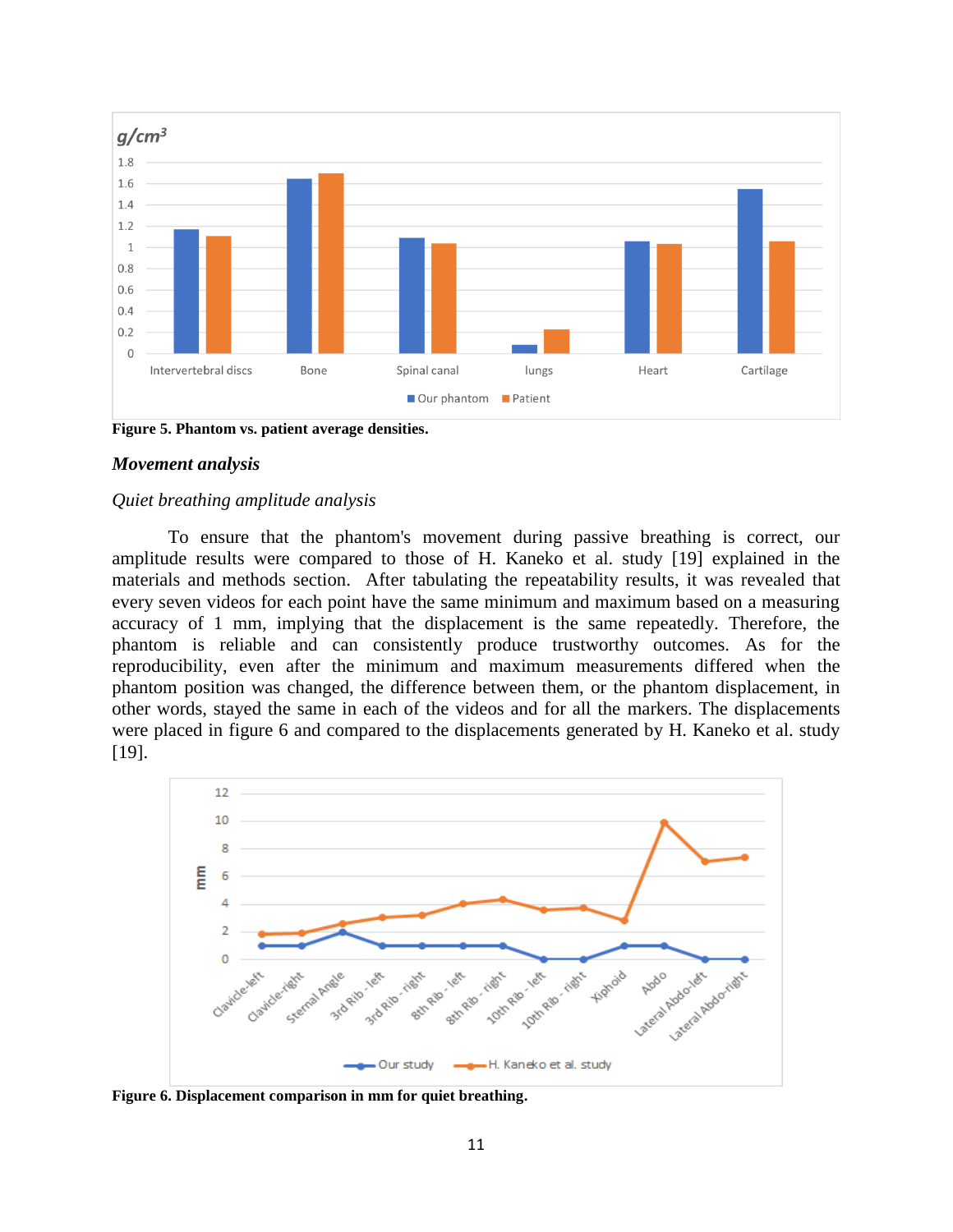As seen in the graph (figure 6), the sternal angle along with the left and right clavicle displacements are very close to those of a real human being. On the other hand, when traversed down towards the abdomen, the points started to displace in a way that is very different from a real-life situation, especially the right and left 10th rib points, the right and left lateral abdomen points, and the abdomen marker itself. The latter is logical due to the fact that the mechanism we used for breathing was lung inflation and not the true breathing mechanism which is based mainly upon diaphragm contraction. The displacement is substantial in the area where the lungs are present, but negligible in the belly area where they are not. Thus, the movement and the displacement of the phantom are highly visible in the Anterior-Posterior (A-P) direction. Furthermore, the comparison of the displacement of the 3rd rib in the two studies shows that the phantom does not move in the Medial-Lateral (M-L) direction because as mentioned above the mediastinum was cute in order to insert it into the skeleton. As a consequence, the mediastinum does not reach far enough above the 3rd rib to separate the two balloons. Consequently, when the balloons were inflated, the majority of the movement goes to fill the gap between the two balloons and not enough pressure to push the ribs outside in the lateral directions.

## *Deep breathing amplitude analysis*

After the expiration and inspiration CT images were fused (figure 7) and the TPS system's features were used to measure the displacement between the 2 phases, the data was read based on the markers set on the system earlier for quiet breathing analysis in order to compare the deep breathing movement with the movement that the prior study expressed [19]. The thirteen points displacement may be seen in figure 8.



**Figure 7. Chest wall movement during inspiration and expiration. (a) Expiration. (b) Expiration and inspiration. (c) Inspiration.**

As seen in the graph, the results increased our confidence that the conclusion reached in the quiet breathing study was correct because the findings are quite similar during deep and quiet breathing. However, the displacements are more obvious during deep breathing, which is normal because the chest wall elevates more during deep breathing.

On the other hand, the tumor motion was examined using the fusion between the inspiration and expiration CT scans that were previously performed (figure 9), and the following data were obtained: 1.3 cm in the Superior-Inferior (S-I) direction, 2.4 cm in the A-P direction and 0.3 cm in the M-L direction. These results were compared to a study done by Y. Wanget al. [20]. As shown in the graph (figure 10), in real life, if a tumor is located in the right lower lobe of the lung (lateral basal segmental) and attached to the diaphragm (as in our case), the predominance of tumor motion should be in the S-I direction rather than the A-P and M-L directions. This contradicts our findings (predominance in the A-P direction) and is also due to the absence of the diaphragm movement.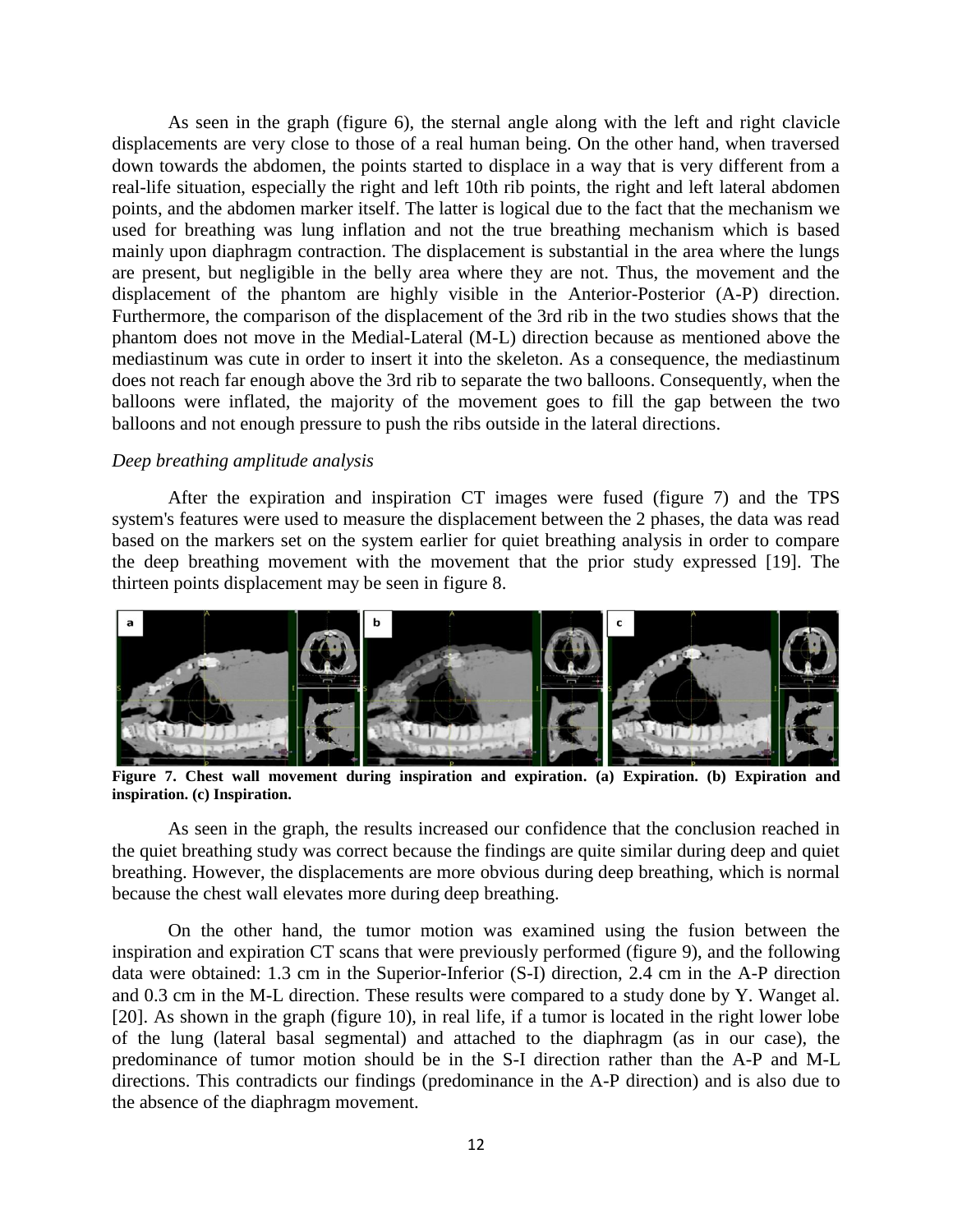

**Figure 8. Displacement comparison in mm for deep breathing.**



**Figure 9. Tumor movement during inspiration and expiration. (a) Expiration. (b) Expiration and inspiration. (c) Inspiration.**



**Figure 10. Phantom vs. real human: displacement comparison of the tumor.**

Because this phantom replicates the actual anatomy and motion of a human, it, after some further optimization, makes a very promising technique that may be used to examine the influence of movement on tumor position detection. This may also be used to build, for every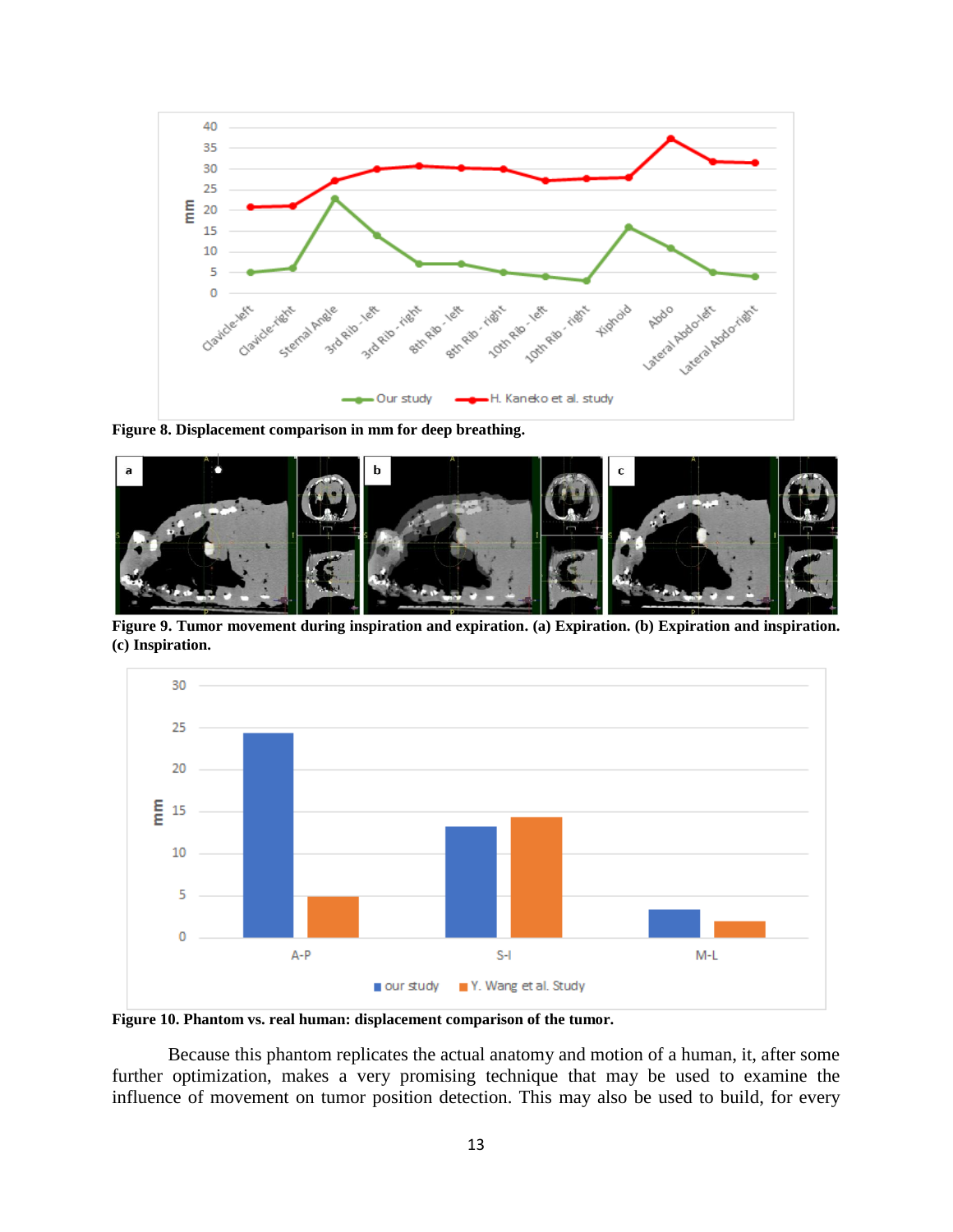patient, his own phantom by following the same procedure explained in this paper. Hence, future optimizations should be done by developing a mechanical system, such as a piston and cylinder, that actuates the diaphragm in synchronous with a custom-made high-pressure air pump to produce an even better movement of the tumor and the thorax as a whole. After that, a miniature dosimetry detector such as a Thermoluminescent dosimeter (TLD) should be stuck on the skin or inserted into the tumor through the small hose implanted in it, analyze the dose distribution over the tumor and deduce the exposure of the organs at risk during the process of breathing.

## **CONCLUSION**

Hardware phantoms are currently either too costly or too complex to construct. In this study, a unique method for converting the structure acquired from a genuine human CT scan into a manufactured low-cost dynamic thoracic anthropomorphic phantom with chest and tumor movement was proposed. According to a thorough validation, the materials used closely reflected the relevant tissues in terms of density, shape, and mobility, and the findings were consistent, reproducible, and useful in radiation studies. However, further work will need to improve on multiple fronts, including optimizing the geometry of the mediastinum and designing a mechanical diaphragm movement system synchronized with a high-pressure air pump.

## **REFERENCES**

- [1] Castillo, m. l. (2015). Automation of the Monte Carlo simulation of medical linear accelerators. Institut de Techniques Energètiques `.
- [2] Edward, C., David, E., Carlos, A., & Luther, W. (2018). Principles and Practice of Radiation Oncology. Philadelphia : Wolters Kluwer.
- [3] Halloran, A. M. (2015). Dosimetric Advantages of Personalized Phantoms. Louisiana State University and Agricultural and Mechanical College.
- [4] Sara, G., Miro, V., Jason, B., Joanna, E., & Emily, H. (2017). Experimental verification of 4D Monte Carlo simulations of dose delivery to a\_moving anatomy. American Association of Physicists in Medicine, 299-310.
- [5] Medeiros Oliveira Ramos, S., Thomas, S., Bárbara Torres Berdeguez, M., Vasconcellos De Sá, L., & Augusto Lopes De Souza, S. (2017). Anthropomorphic Phantoms - Potential for More Studies and Training in Radiology. International Journal of Radiology & Radiation Therapy, 2(4). <https://doi.org/10.15406/ijrrt.2017.02.00033>
- [6] Konstantin, B., Bjorn, C., Lynn, J., Florian, B., & Klaus, P. (2017). Anthropomorphic thorax phantom for cardio-respiratory motion simulation in tomographic imaging. Institute of Physiscs and Engineering in Medicine, 1-19.